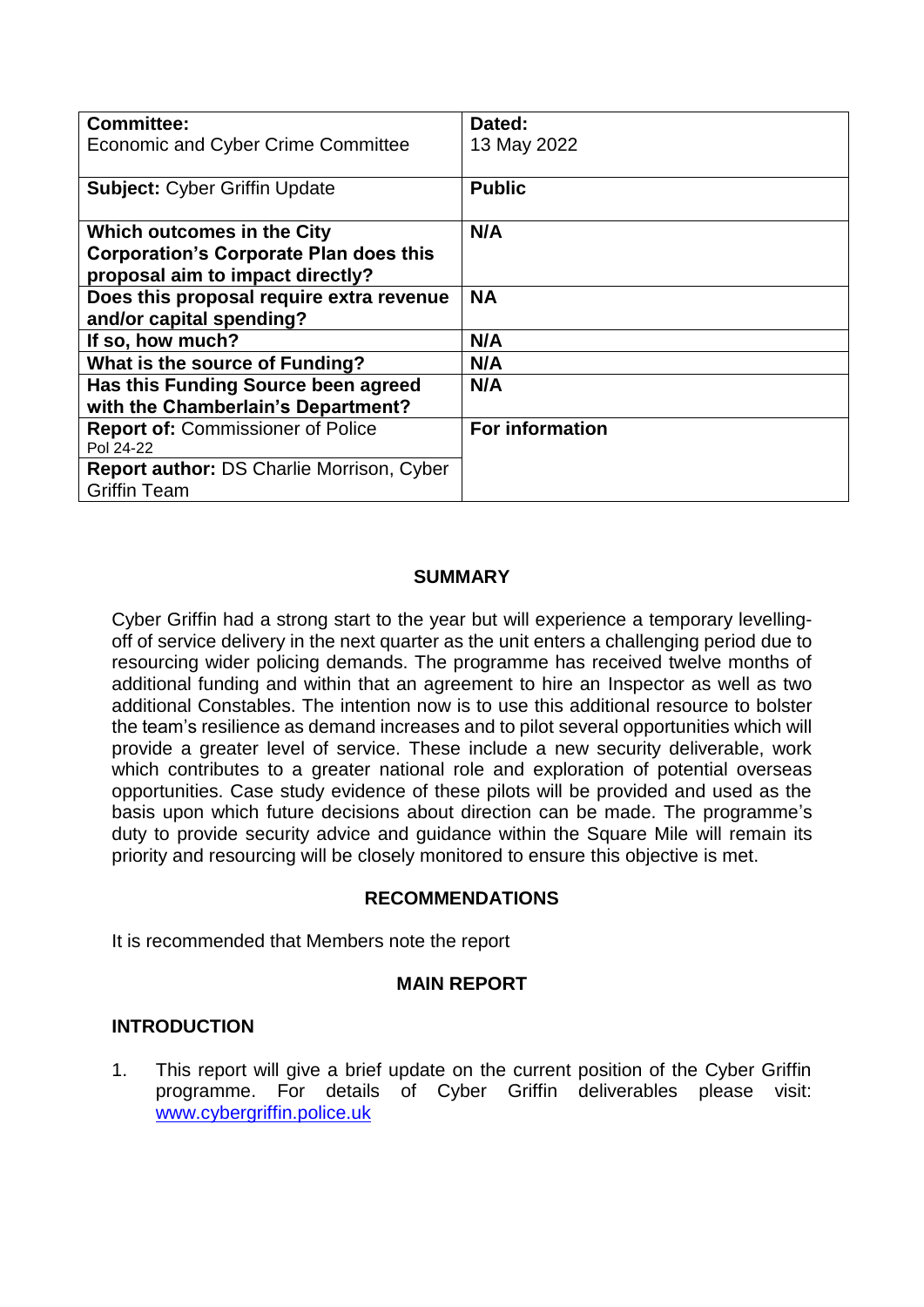# **CURRENT POSITION**

2. Cyber Griffin had achieved record service delivery levels in the last quarter compared with previous years. The digital platform used by programme remains an excellent means of scaling services to meet demand and a useful tool for providing resilience when the unit has to operate on limited numbers. Demand for physical deliveries, which currently make up approximately 15% of total engagements, remains low but has risen very slightly. The programme has maintained an approximate two month lead time for service delivery. The team maintains the resilience required to manage victims and urgent calls for service. Priority matters are met within the timeframes set by national standards.

## **Tables Showing Cyber Griffin's monthly attendees compared with previous years**



- 3. Regarding locally set targets, Cyber Griffin's performance has been largely positive. Cyber Griffin regularly exceeds the number of people engaged when compared with the same month in previous years (please see Cyber Griffin monthly attendee's graphs above). This is a positive indication that the programme continues to grow year on year. Cyber Griffin also achieved its annual local targets for the calendar last year. These were to train 7,000 people (number trained 10,392), to deliver 150 services (number delivered 268) and to engage with 100 new businesses (number of new businesses engaged 180). Please note two important changes to future reporting. Firstly, Cyber Griffin will be moving from calendar year reporting to financial year reporting. Secondly, the programme has been set more ambitious performance targets for the coming financial year. These will be set out in the next quarters performance reporting.
- 4. Regarding performance against national targets, Cyber Griffin continues to meet all nationally set key performance indicates (KPIs). Specifically, the programme has engaged with 100% of victims of cyber-dependent crime within its force area and survey data demonstrates that engagements create security behaviour changes in above 75% of attendees. The same events have a satisfaction rate of above 75%.
- 5. Looking ahead at performance, Cyber Griffin is forecast to go through a challenging quarter as the unit experiences the impact of having resourced wider policing demands. It is expected that delivery will temporally dip and that the